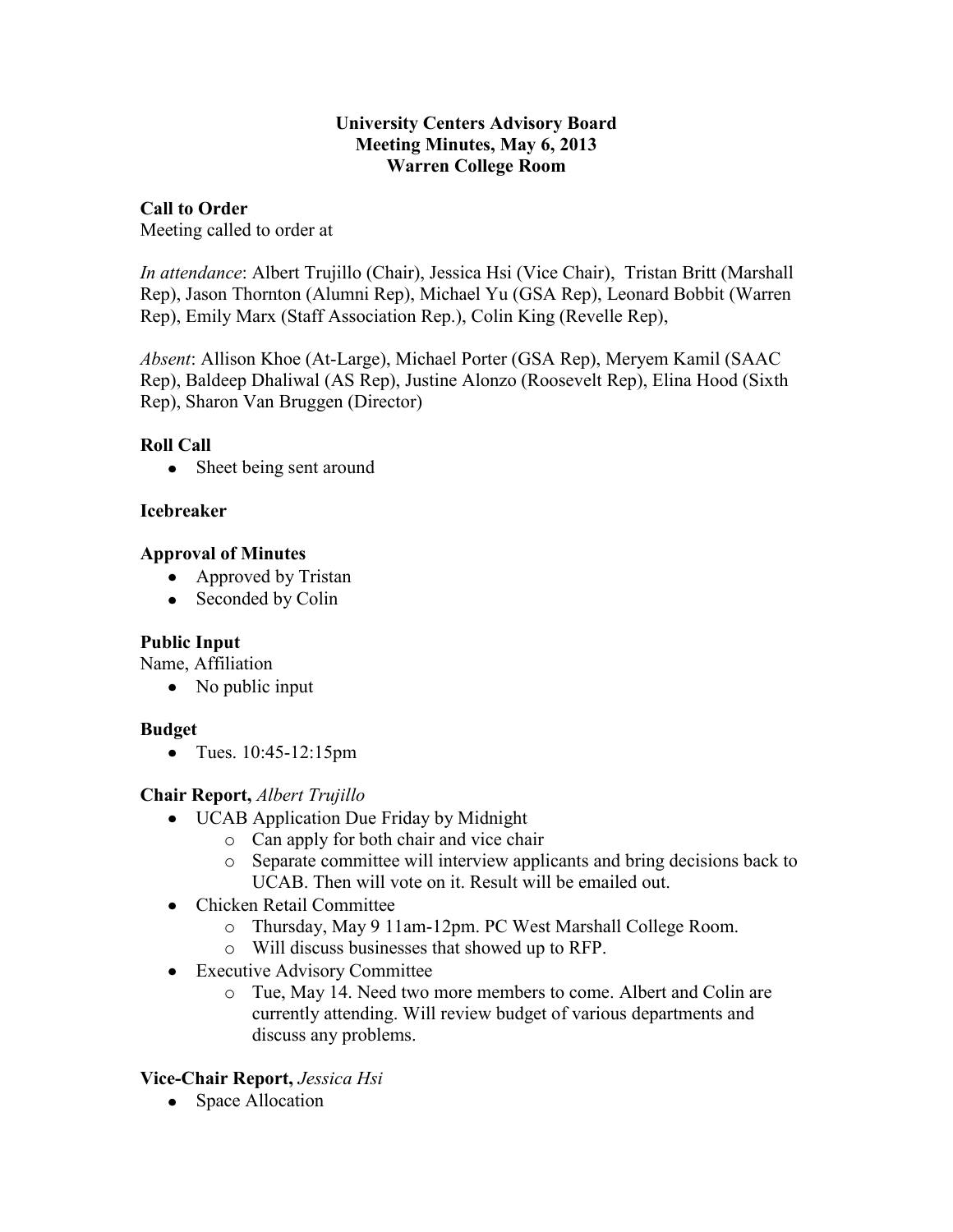o After meeting on Friday, 111 orgs allocated space.

#### **Director Report,** *Sharon Van Bruggen*

- Presented by Albert
- Retail Update, next meeting
	- o Hugh Hagues will come in to update on potential new coffee concept.
- Strategic Planning Update, week 9
	- o Doodle will be sent out.

## **New Business**

- Tech Fee Balance: \$2,475
- Space Allocation
	- o Albert: How was it assigned?
		- Jessica: Point-system. All who hit 13 points or higher received space.
	- o Tristan moves to approve space allocation. Elyssa seconds.

# **Old Business**

- Solar Umbrella Project
	- o Tristan: Fine with it, just wanted to confirm on all the liability issues.
		- Albert: If voted on today, the admin team would go through to check on liability.
		- o Colin: It is a good idea.
		- o Albert: Time period on how long project run? Or just vote on it today.
		- o Vote on Solar Umbrella Project
			- $\blacksquare$  In Favor: 9
			- $\blacksquare$  Opposed: 0
			- Abstentions: 0

# **Member Reports**

- Elyssa: Council overwhelmingly in favor of keeping subsidy
- Colin: Same result.
- Albert: Last week discussed eliminating tech fee subsidy and instituting usage fee.
- Tristan: Would rather wait for Sharon to be here to get her feedback. And have we contacted A.S.
	- o Albert: Not yet.
- Colin: Orgs would be angrier if financial support taken away than if new fee added.
- Albert: Wait another week, and vote on this then.

#### **Announcements**

• Colin: Fair Trade Event by SSC at 7pm.

#### **Open Forum**